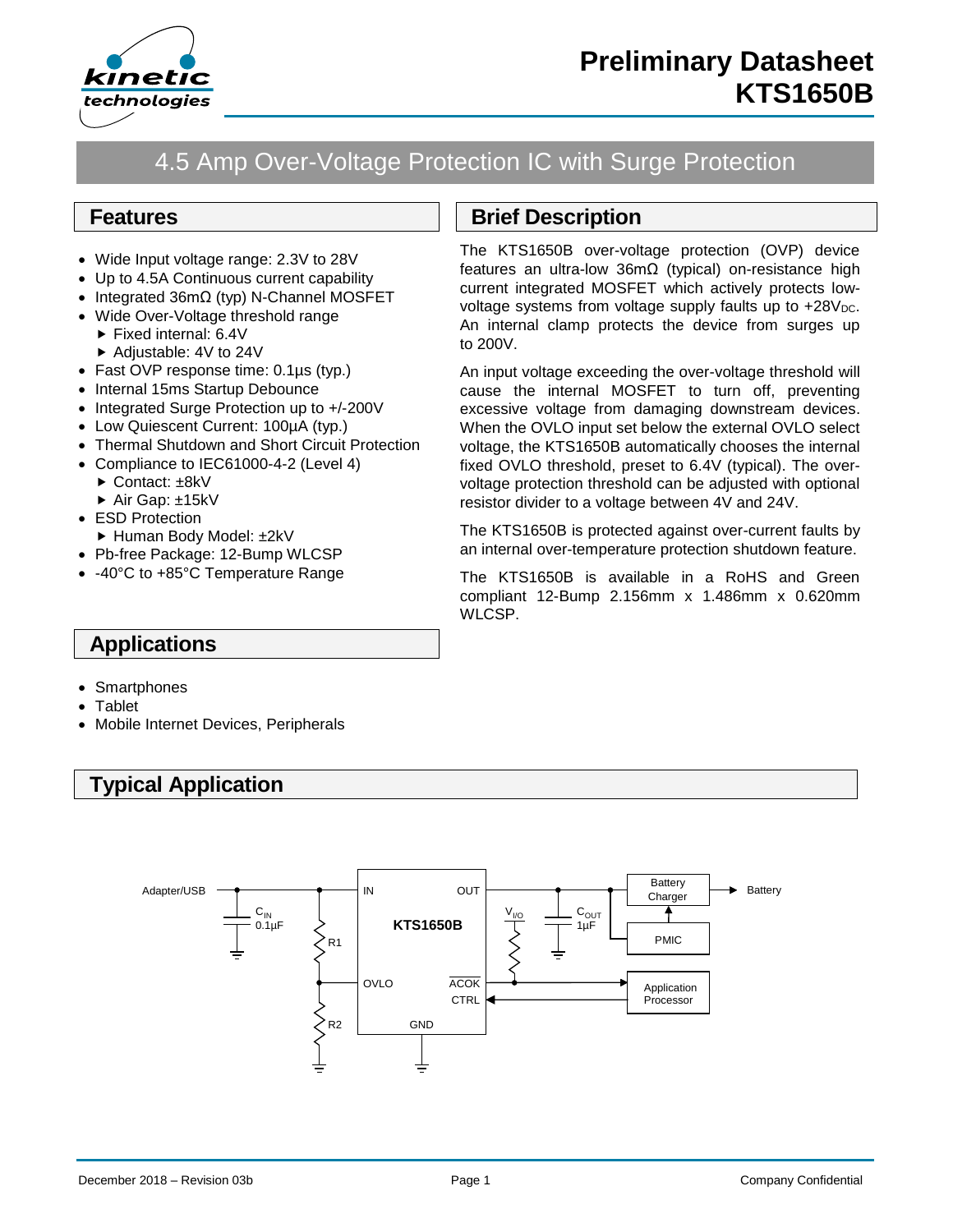

### **Pin Descriptions**

| Pin#                                             | <b>Name</b> | <b>Function</b>                                                                                                                                                                                                                                      |
|--------------------------------------------------|-------------|------------------------------------------------------------------------------------------------------------------------------------------------------------------------------------------------------------------------------------------------------|
| A1                                               | <b>CTRL</b> | OUT power path is Enabled when CTRL is logic Low.                                                                                                                                                                                                    |
| A2, A3, B2                                       | <b>OUT</b>  | Output of internal main high-current power switch. Connect OUT pins together in the PCB for<br>proper operation.                                                                                                                                     |
| A4, B4, C4                                       | <b>GND</b>  | Ground. Connect GND pins together in the PCB for proper operation.                                                                                                                                                                                   |
| <b>B1</b>                                        | <b>ACOK</b> | Open-drain power good output. ACOK is driven low during normal operation and becomes high<br>impedance when an out-of-range condition is detected. Connect a pull-up resistor between the<br>logic pin and the system rail.                          |
| B <sub>2</sub> , C <sub>2</sub> , C <sub>3</sub> | IN          | Voltage Input. Connect IN pins together in the PCB for proper operation.                                                                                                                                                                             |
| C <sub>1</sub>                                   | <b>OVLO</b> | External OVLO Adjustment. Connect OVLO to GND when using the internal fixed threshold.<br>Connect a resistor-divider to OVLO to set the adjustable OVLO threshold. The optional external<br>resistor divider is unrelated to the internal threshold. |

### **WLCSP-12**



12-Bump 2.156mm x 1.486mm x 0.620mm WLCSP Package

**Top Mark** WW = Device ID Code  $XX =$  Date Code,  $YY =$  Assembly Code ZZZZ = Serial Number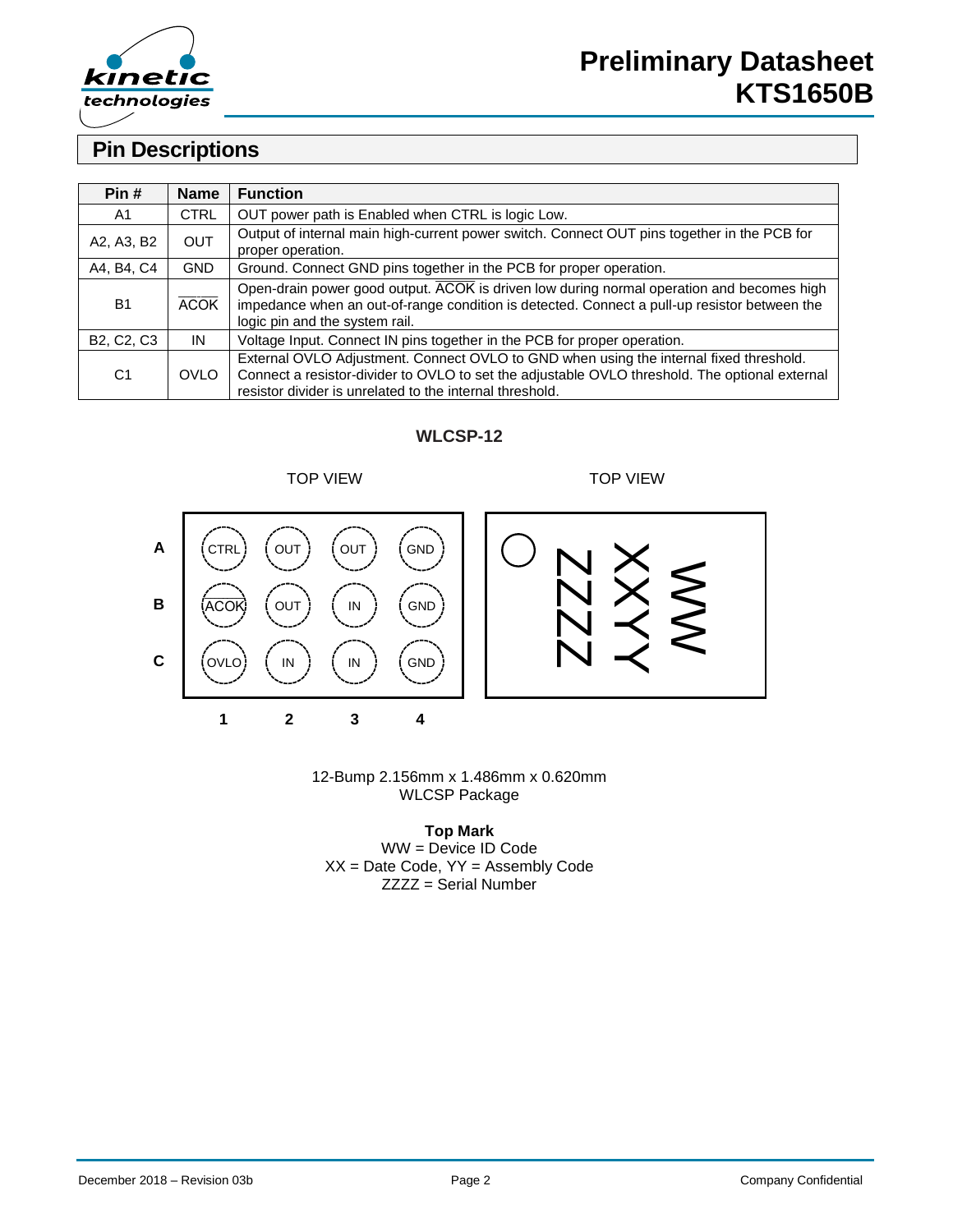

## **Absolute Maximum Ratings<sup>1</sup>**

#### $(T_A = 25^{\circ}C$  unless otherwise noted)

| <b>Symbol</b>   | <b>Description</b>                                                                            | Value                              | <b>Units</b> |  |
|-----------------|-----------------------------------------------------------------------------------------------|------------------------------------|--------------|--|
| IN <sup>2</sup> | IN to GND and IN to OUT = GND or Float                                                        | $-2^3$ to 29                       |              |  |
| <b>OUT</b>      | OUT to GND                                                                                    | $-0.3$ to<br>$V_{\text{IN}} + 0.3$ |              |  |
| <b>OVLO</b>     | OVLO Pin                                                                                      | $-0.3$ to $7$                      |              |  |
| CTRL, ACOK      | Control Pin and ACOK Pin                                                                      | $-0.3$ to 6                        |              |  |
|                 | <b>Continuous Current</b>                                                                     | 4.5                                | A            |  |
| IN, OUT Current | Peak Current (10msec)<br>8.0<br>A<br><b>Operating Temperature Range</b><br>$-40$ to 150<br>°C |                                    |              |  |
| TJ              |                                                                                               |                                    |              |  |
| Ts              | Storage Temperature Range                                                                     | $-65$ to 150                       | °C           |  |
| TLEAD           | Maximum Soldering Temperature (at leads, 10 sec)                                              | 260                                | °C           |  |

### **Thermal Capabilities**

| Symbol              | <b>Description</b>                                    | Value   | Units       |
|---------------------|-------------------------------------------------------|---------|-------------|
| θja                 | Thermal Resistance – Junction to Ambient <sup>4</sup> | 79      | $\circ$ CMV |
| PD                  | Maximum Power Dissipation at $T_A \leq 25^{\circ}C$   | 1.6     | W           |
| ΔΡ <sub>Ρ</sub> /ΔΤ | Derating Factor Above $T_A = 25^{\circ}C$             | $-12.6$ | $mW$ /°C    |

### **ESD and Surge Ratings<sup>5</sup>**

| Symbol              | <b>Description</b>                      | Value | <b>Units</b> |  |
|---------------------|-----------------------------------------|-------|--------------|--|
| <b>VESD HBM</b>     | JESD22-A114 Human Body Model (all pins) | ±2    | kV           |  |
| V <sub>ESD</sub> CD | IEC61000-4-2 Contact Discharge (VBUS)   | ±8    | kV           |  |
| VESD AGD            | IEC61000-4-2 Air Gap Discharge (VBUS)   | ±15   | k٧           |  |
| Vsurge              | IEC61000-4-5 Surge (VBUS to GND)        | ±200  |              |  |

### **Ordering Information**

| <b>Part Number</b> | Marking <sup>6</sup> | <b>OVLO</b><br><b>Threshold</b> | <b>Operating Temperature</b> | Package  |  |
|--------------------|----------------------|---------------------------------|------------------------------|----------|--|
| KTS1650BEVG-TR     | <b>MSXXYYZZZZ</b>    | 6.4V                            | -40°C to +85°C               | WLCSP-12 |  |

l

<sup>1.</sup> Stresses above those listed in Absolute Maximum Ratings may cause permanent damage to the device. Functional operation at conditions other than the operating conditions specified is not implied. Only one Absolute Maximum rating should be applied at any one time.

<sup>2.</sup> Survives burst pulse up to 200V with 2Ω series resistance.

<sup>3</sup> . Pulsed, 50ms maximum non-repetitive.

<sup>4.</sup> Junction to Ambient thermal resistance is highly dependent on PCB layout. Values are based on thermal properties of the device when soldered to an EV board. Package thermal resistances were obtained using the method described in JEDEC specification JESD51-7, using a four-layer board.

<sup>5.</sup> ESD and Surge Ratings conform to JEDEC and IEC industry standards. Some pins may actually have higher performance. Surge ratings apply with chip enabled, disabled, or unpowered, unless otherwise noted.

<sup>6.</sup> WW = Device ID Code, XX = Date Code, YY = Assembly Code, ZZZZ = Serial Number.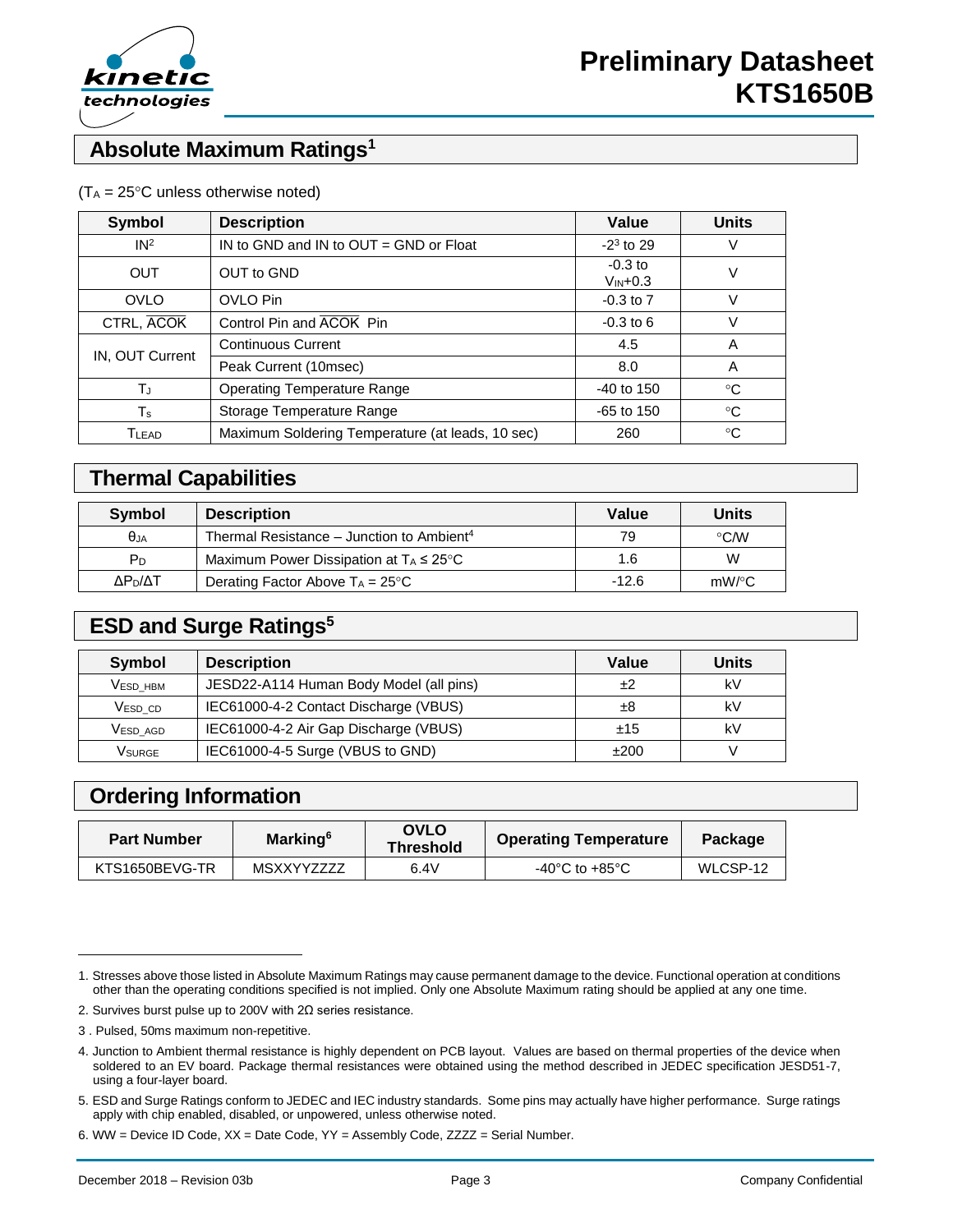

## **Electrical Characteristics<sup>7</sup>**

V<sub>IN</sub> = +2.3V to +28V and C<sub>IN</sub> = 1.0nF. Unless otherwise noted, the *Min* and *Max* specs are applied over the full operation temperature range of -40°C to +85°C, while *Typ* values are specified at room temperature (25°C).  $V_{IN} = 5V$ ,  $I_{IN} \leq 4.5A$ .

| <b>Symbol</b>                            | <b>Description</b>                      | <b>Conditions</b>                                                                 | Min    | Typ            | <b>Max</b> | <b>Units</b> |  |
|------------------------------------------|-----------------------------------------|-----------------------------------------------------------------------------------|--------|----------------|------------|--------------|--|
| Charging Mode (VCTRL = 0V)               |                                         |                                                                                   |        |                |            |              |  |
| <b>V<sub>IN</sub></b>                    | Input Voltage Range                     |                                                                                   | 2.3    |                | 28         | V            |  |
| VIN_CLAMP                                | Input Clamp Voltage                     | $I_{IN} = 10mA$ , $T_A = +25°C$                                                   |        | 32             |            | $\vee$       |  |
| Ìіn                                      | <b>Input Supply Current</b>             | $V_{IN} = 5V$ , $V_{IN} < V_{OVLO}$                                               |        | 100            | 200        | μA           |  |
| VIN_UVLO                                 | Under voltage lockout threshold         | $V_{IN}$ rising                                                                   |        | 1.9            |            | $\vee$       |  |
| <b>VUVLO HYST</b>                        | Under voltage lockout hysteresis        |                                                                                   |        | 0.1            |            | $\vee$       |  |
| <b>OVP</b>                               |                                         |                                                                                   |        |                |            |              |  |
| VIN_OVLO                                 | Internal Overvoltage Trip Level         | $V_{IN}$ rising, $T_A = +25$ °C                                                   |        | 6.4            |            | V            |  |
| VIN_OVLO_HYS                             | <b>OVLO Hysteresis</b>                  | $V_{IN}$ falling, $T_A = 25^{\circ}C$                                             |        | 0.3            |            | V            |  |
| VOVLO TH                                 | <b>OVLO Set Threshold</b>               | $V_{IN}$ rising, $T_A = +25^{\circ}C$                                             |        | 1.22           |            | $\vee$       |  |
| VOVLO EXT                                | Adjustable OVLO Select Threshold        |                                                                                   | 4      |                | 24         | V            |  |
| VOVLO_SEL                                | External OVLO Set Threshold range       |                                                                                   | 0.2    | 0.25           | 0.3        | $\vee$       |  |
| RON                                      | <b>OVLO Switch On-Resistance</b>        | $V_{IN} = 5V$ , $T_A = +25^{\circ}C$                                              |        | 36             |            | $m\Omega$    |  |
| <b>OUT LEAK</b>                          | <b>OUT Leakage Current</b>              | $V_{IN} = V_{IN}$ ovlo, $V_{OUT} = 5V$                                            |        | 8              | 12         | μA           |  |
| lovLo                                    | <b>OVLO Input Leakage Current</b>       | VOVLO = VOVLO TH                                                                  | $-100$ |                | 100        | nA           |  |
| <b>CTRL</b>                              |                                         |                                                                                   |        |                |            |              |  |
| VCTRL_H                                  | CTRL logic high threshold               |                                                                                   | 1.4    |                |            | V            |  |
| VCTRL_L                                  | CTRL logic low threshold                |                                                                                   |        |                | 0.4        | V            |  |
| Digital Signals (ACOK)                   |                                         |                                                                                   |        |                |            |              |  |
| VOL                                      | <b>ACOK</b> output low voltage          | $V_{I/O} = 3.3V$ , $I_{SINK} = 1mA$                                               |        |                | 0.4        | $\vee$       |  |
| <b>VACOK LEAK</b>                        | <b>ACOK</b> leakage current             | $V_{I/O}$ = 3.3V, $\overline{ACOK}$ de-asserted                                   | $-1$   |                | 1          | μA           |  |
| <b>Timing Characteristics (Figure-1)</b> |                                         |                                                                                   |        |                |            |              |  |
| t <sub>DEB</sub>                         | Debounce Time                           | Time from $2.1V < V_{IN} < V_{IN\_OVLO}$ to $V_{OUT} =$<br>10% of V <sub>IN</sub> |        | 15             |            | ms           |  |
| ton                                      | Ramp Time                               | $V_{OUT}$ = 10% of $V_{IN}$ to 90% of $V_{IN}$                                    |        | $\overline{2}$ |            | ms           |  |
| toFF_RES                                 | Switch Turn-Off Response Time           | VIN > VovLo to Vout stop rising                                                   |        | 100            |            | ns           |  |
| <b>Thermal Protection</b>                |                                         |                                                                                   |        |                |            |              |  |
| <b>T</b> SHDN                            | IC junction thermal shutdown threshold  |                                                                                   |        | 130            |            | °C           |  |
| <b>THYST</b>                             | IC junction thermal shutdown hysteresis |                                                                                   |        | 20             |            | $^{\circ}C$  |  |

l

<sup>7.</sup> All specifications are 100% production tested at  $T_A = +25^{\circ}C$ , unless otherwise noted. Specifications are over -40°C to +85°C and are guaranteed by design.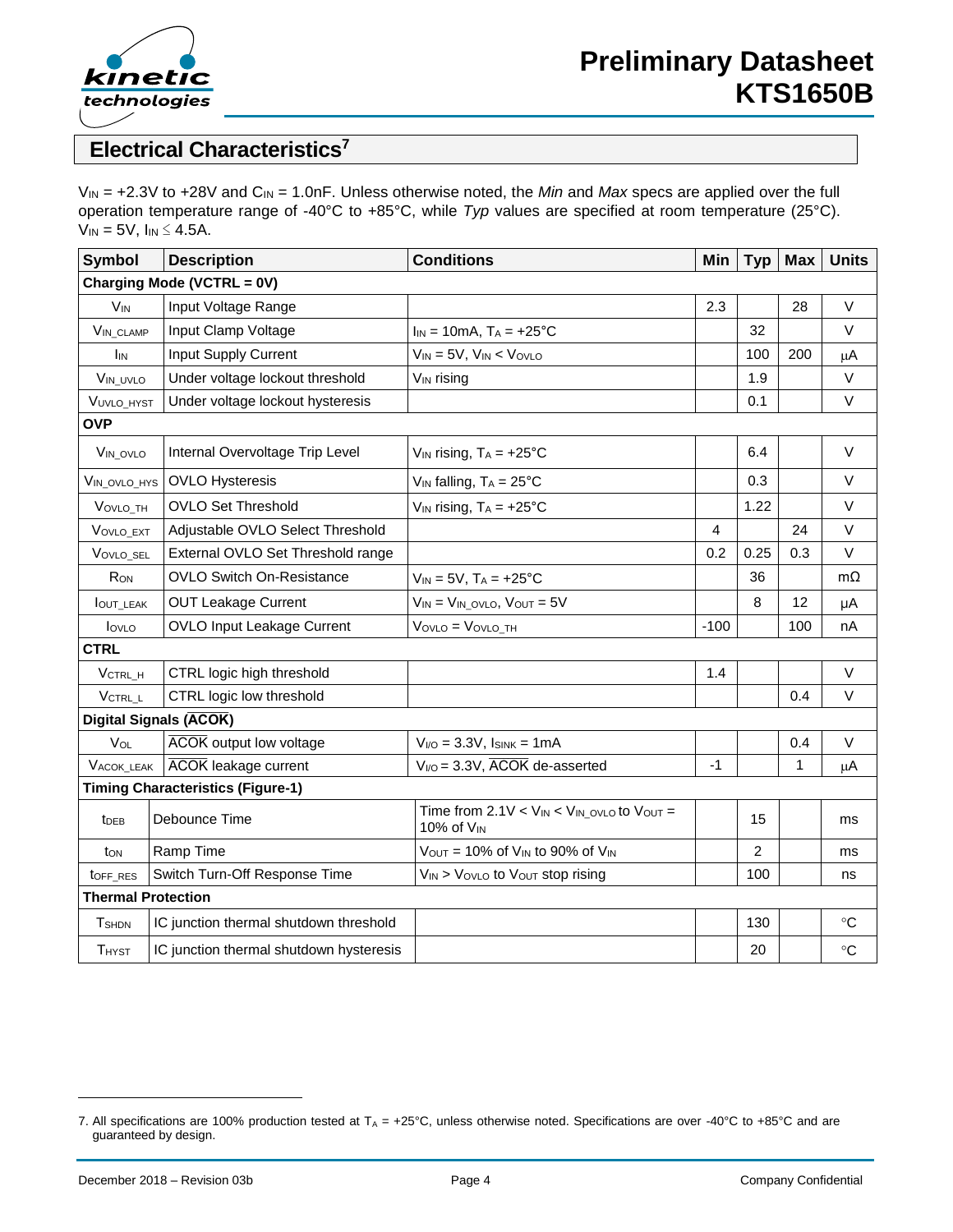



**Figure 1. Timing Diagram**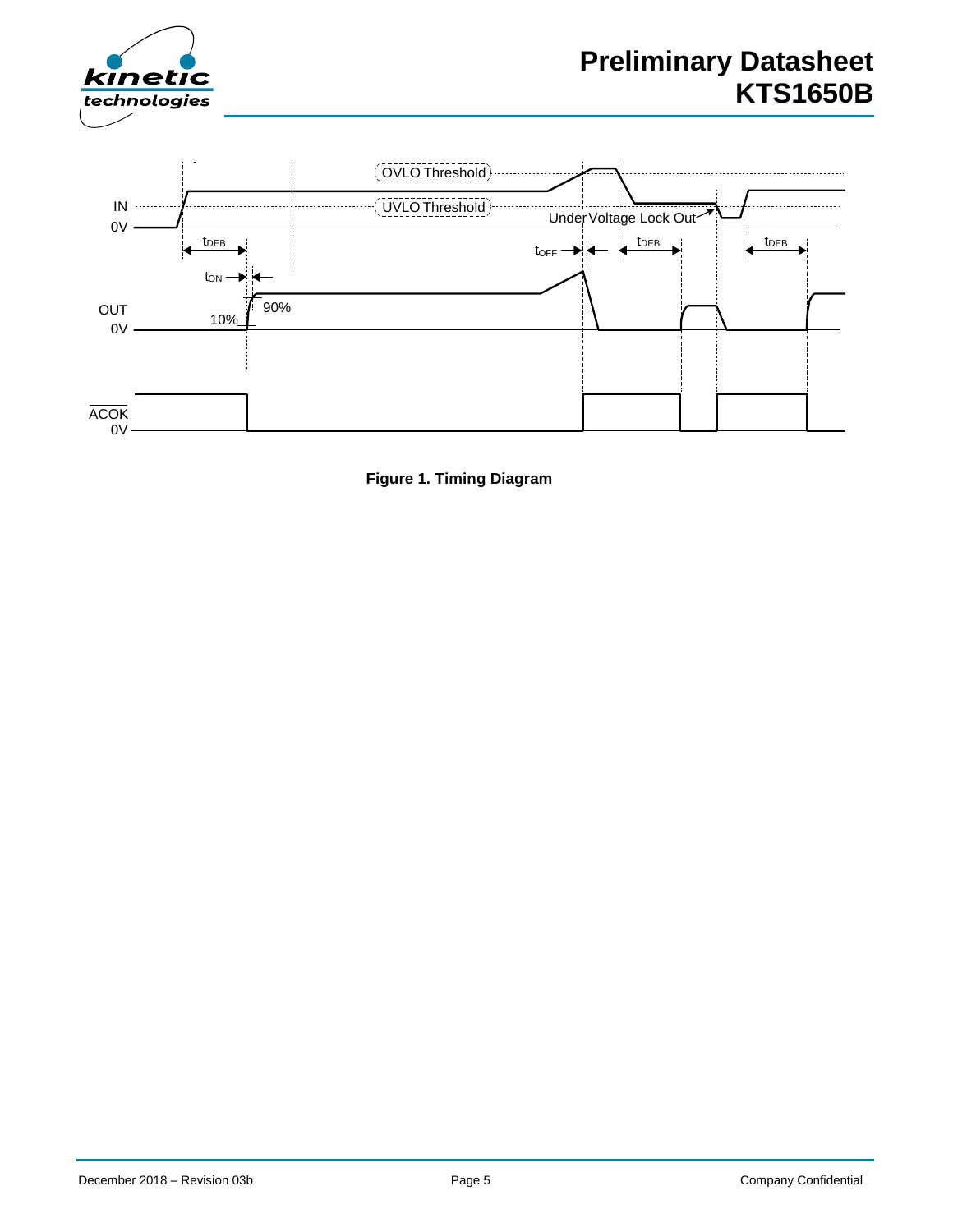

## **Typical Characteristics**

VIN = 5V,  $C_{IN}$  = 0.1µF,  $C_{OUT}$  = 1µF,  $R_{ACOK}$  = 100k $\Omega$ , OVLO pin = GND, CTRL = GND,  $T_{AMB}$  = 25°C unless otherwise specified.



Input Supply Current vs. Input Voltage (no load) Normalized Debounce Time vs Temperature



(OVLO pin GND)



Normalized Rdson vs. Output Current Normalized Rdson vs. Temperature ( $I_{OUT} = 1A$ )





Normalized Fixed OVLO vs. Temperature Normalized Adjustable OVLO Threshold vs. Temperature

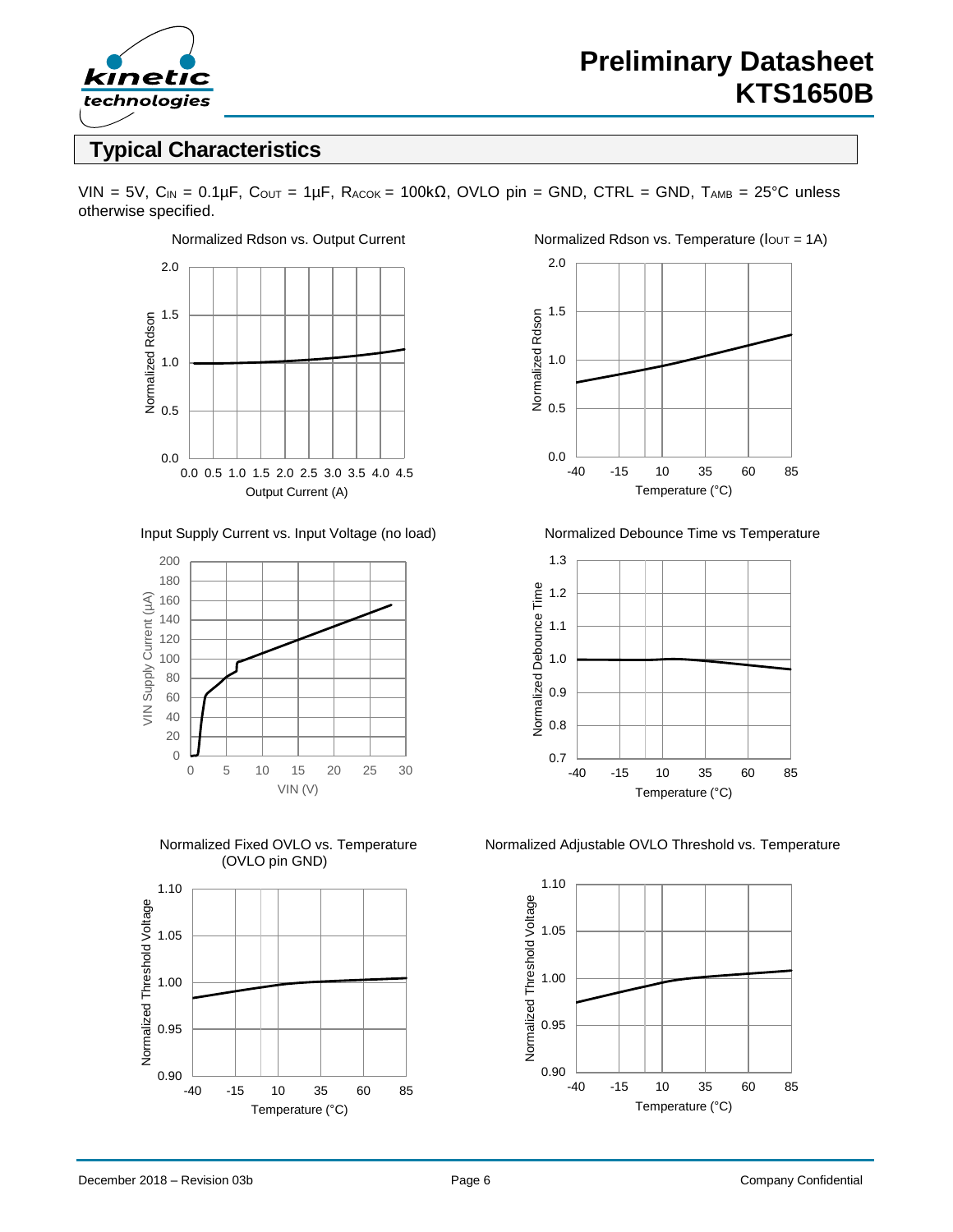

## **Typical Characteristics**

VIN = 5V,  $C_{IN}$  = 0.1µF,  $C_{OUT}$  = 1µF,  $R_{ACOK}$  = 100k $\Omega$ , OVLO pin = GND, CTRL = GND,  $T_{AMB}$  = 25°C unless otherwise specified.







200ms / div

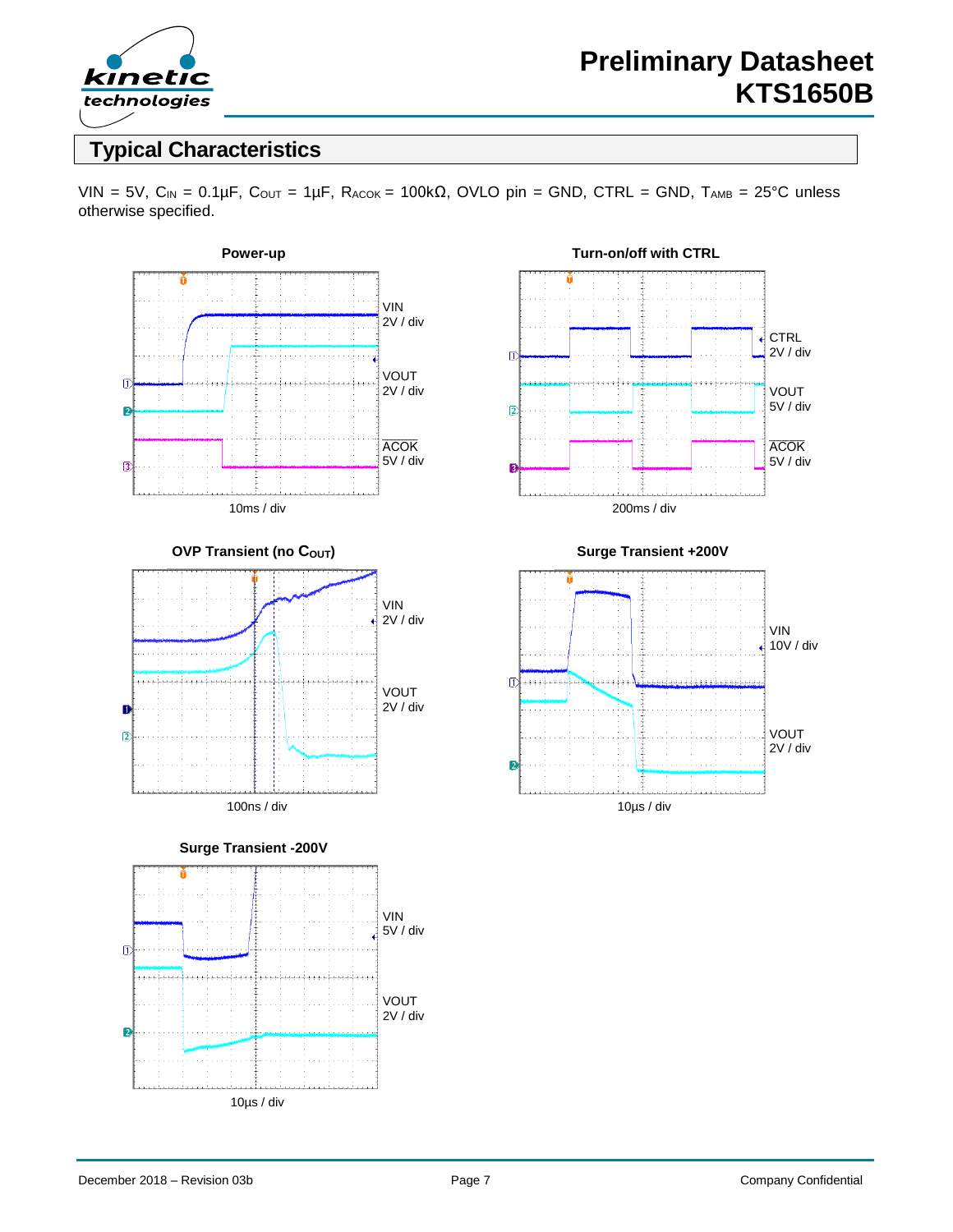

## **Functional Block Diagram**



### **Functional Description**

The KTS1650B is inserted between the power supply or charger source and the load to be protected. The overvoltage protection (OVP) switch features an ultra-low 36mΩ (typical) on-resistance MOSFET and protects low-voltage systems against voltage faults up to +28V<sub>DC</sub>. An internal clamp also protects the device from input surge transients up to 200V. If the input IN pin voltage exceeds the overvoltage threshold, the internal MOSFET is turned off to prevent damage to any downstream components connected to the output. A 15ms debounce time built into the device delays the internal MOSFET turn on time.

The overvoltage protection threshold can be externally programmed with an optional resistor divider to set a threshold between 4V and 24V. With the OVLO input pin tied to GND (or below the external OVLO select voltage), the KTS1650B automatically selects the internal OVLO threshold. The internal overvoltage threshold  $(V_{IN_0VLO})$  is preset to 6.4V typical.

### **Device Operation**

During normal operation, with CTRL input low, once IN voltage is present, the main power switch connecting IN and OUT turns on after a 15ms debounce delay (see Functional Diagram). After the debounce delay, a soft-start limits the inrush current for 2ms (typical), during that time OUT voltage ramps up to IN voltage.

The main power switch turns off, OUT disconnected from IN, if one of the following fault condition becomes true. The fault conditions are:

- Overvoltage protection mode (OVP) when either  $V_{IN} > V_{IN\_OVID}$  or OVLO pin voltage  $V_{OVLO} > V_{OVLO\_TH}$  (if a resistor divider is used to program OVLO).
- Under voltage lockout when VIN below the normal operating range.
- Thermal shutdown.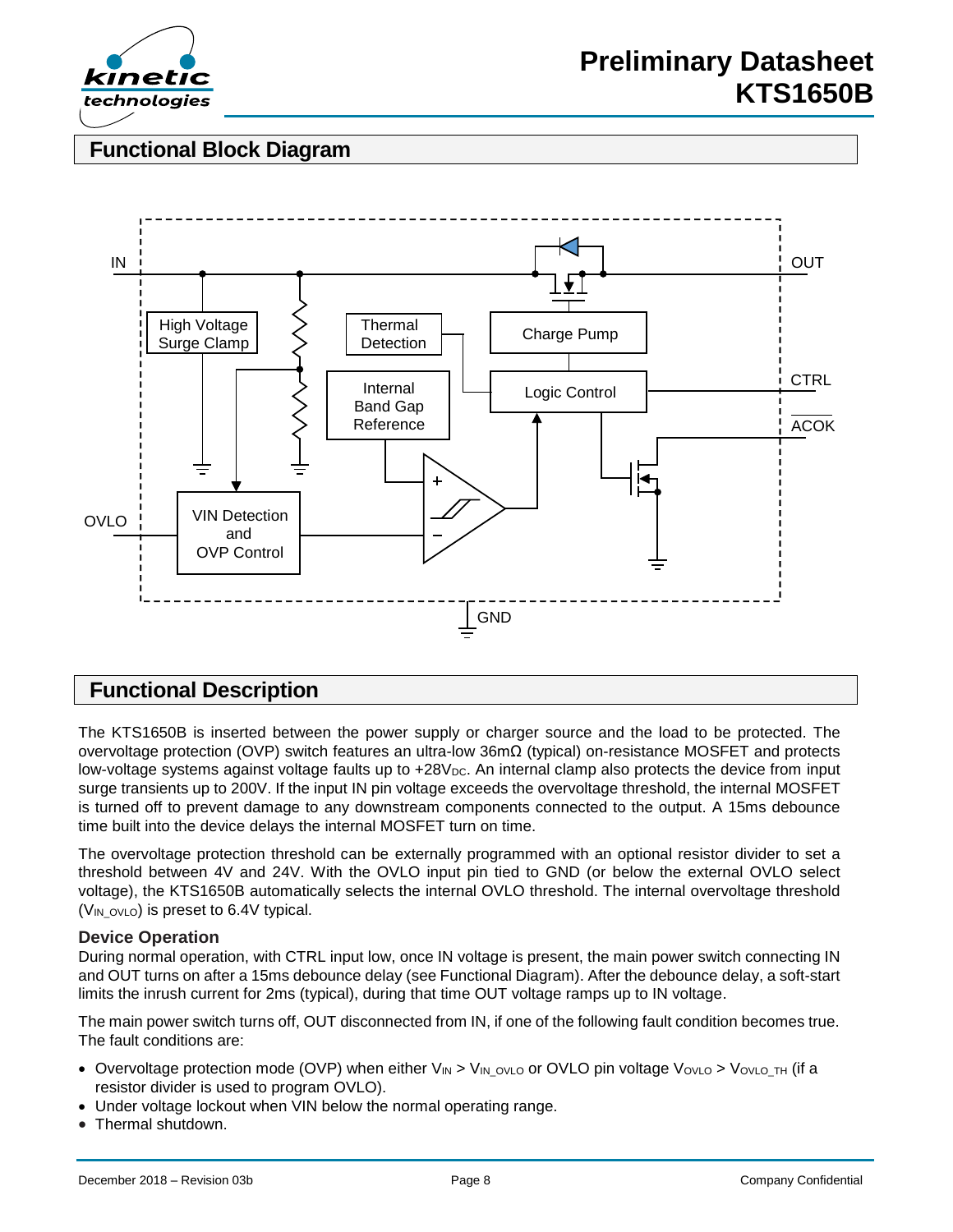

### **Internal Main MOSFET Switch**

In normal operating mode (main power switch turned on), the CTRL input must be set to the logic low state (CTRL = GND). The KTS1650B integrates an N-Channel power MOSFET with ultra-low 36mΩ (typical) onresistance between IN and OUT. The MOSFET is internally driven by an internal charge pump supply rail that generates the gate voltage (VGS) greater than IN.

#### **Overvoltage Lockout (OVLO)**

The KTS1650B has a 6.4V(typical) overvoltage threshold. If the VIN voltage is above this threshold, the internal MOSFET is turned off and OUT is disconnected from IN.

#### **ACOK** Output

The  $\overline{ACOK}$  output is an active-low open-drain flag reporting good operation of the device. A pull-up resistor should be connected from the  $\overline{ACOK}$  pin to the system I/O rail. A fault is flagged when the output is being pulled high in the case of an over-voltage or over-temperature fault occurring.

#### **Thermal-Shutdown Protection**

Both the internal main MOSFET and POK switches are turned off when the junction temperature exceeds +130 $^{\circ}$ C (typ). The device exits thermal shutdown after the junction temperature cools by +20 $^{\circ}$ C (typ).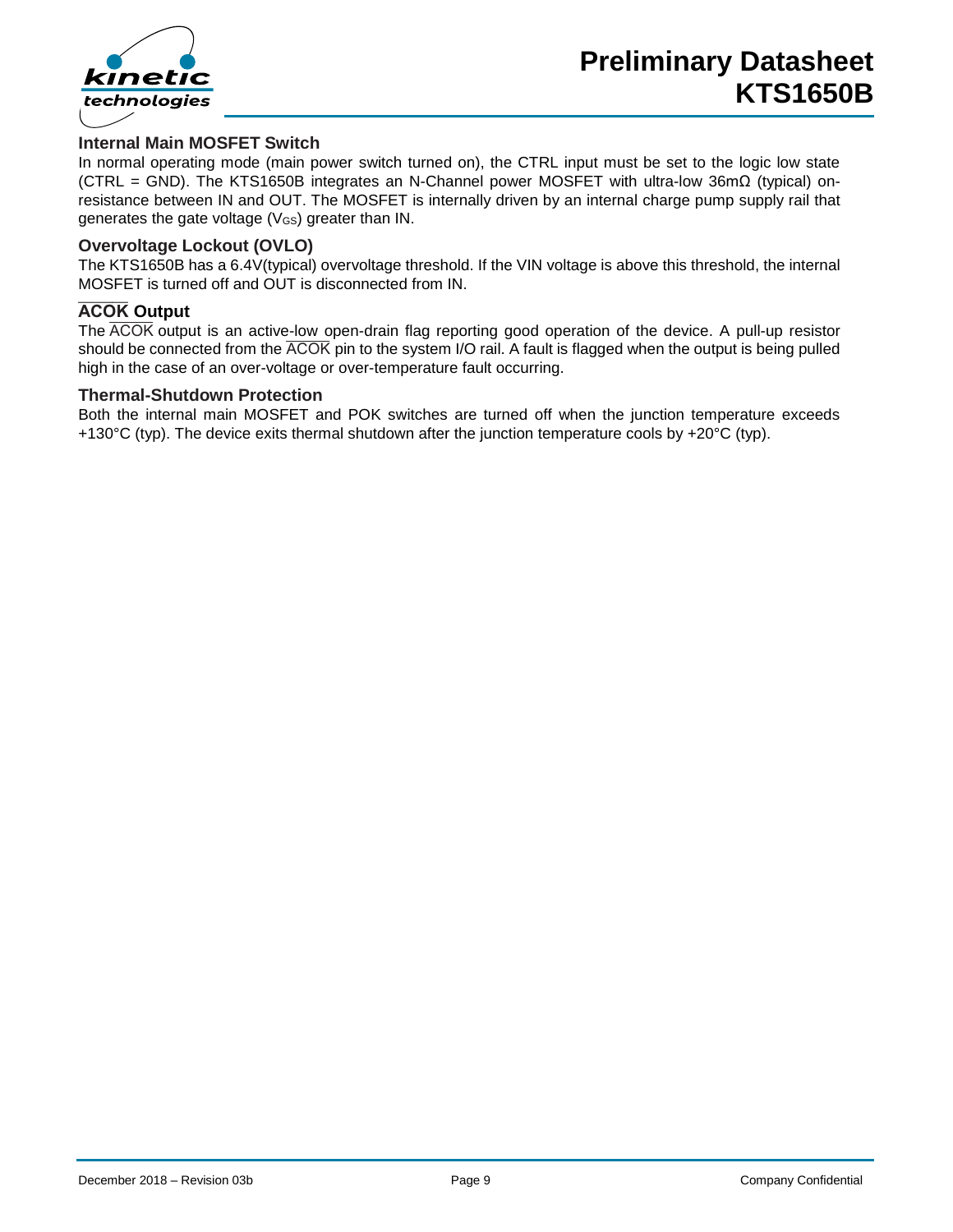

### **Application Information**

#### **Input Capacitor**

For most applications, connect a 1nF ceramic capacitor as close as possible to the device from IN to GND. During surge voltage transients, the internal input clamp keeps the input IN pin voltage below 40V, so 50V rated capacitors are ideal for most OVP applications.

#### **OUT Output Capacitor**

The internal soft-start function allows the KTS1650B to charge an output capacitor up to 100μF without turning off due to overcurrent.  $C_{\text{OUT}}$  is recommended to be placed as close as possible to OUT PINs.

#### **External OVLO Adjustment Functionality**

If the OVLO pin is connected to ground, KTS1650B uses the factory programmed OVLO value for its internal OVLO comparator.

If an external resistor-divider is connected to OVLO and VovLo exceeds the OVLO select voltage, VovLo\_SELECT, the internal OVLO comparator reads the IN fraction fixed by the external resistor divider. Starting with R1 = 1M $\Omega$ to minimize current consumption, R2 can be calculated from the following formula:

$$
V_{OVLO\_EXT} = V_{OVLO\_THRESH} \times (1 + \frac{R_1}{R_2})
$$

This external resistor-divider is separate from the internal resistor-divider circuit. An external resistor-divider could slow the OVLO response time, affecting the surge protection. An RC divider can be used to improve response speed. The capacitor can be calculated as follows:

$$
C_1 > 5 \times t_R \times \left[ \frac{R_1 + R_2}{R_1 R_2} \right]
$$

Where  $t<sub>R</sub>$  is the rise time of the worst-case transient at IN pin (measured from the start of rising edge to the point where IN reaches VIN\_OVLO). See Figure 2.



**Figure 2. External OVLO Set Circuit**

#### **USB On-The-GO (OTG) Operation**

When used in an OTG application the KTS1650B can provide power from OUT to IN regardless of the condition of the CTRL pin.

When the CTRL pin is LOW (power switch automatically enabled), initially, the OTG voltage applied at OUT will forward bias the power switch bulk diode and present a voltage drop of approximately 0.7V between OUT and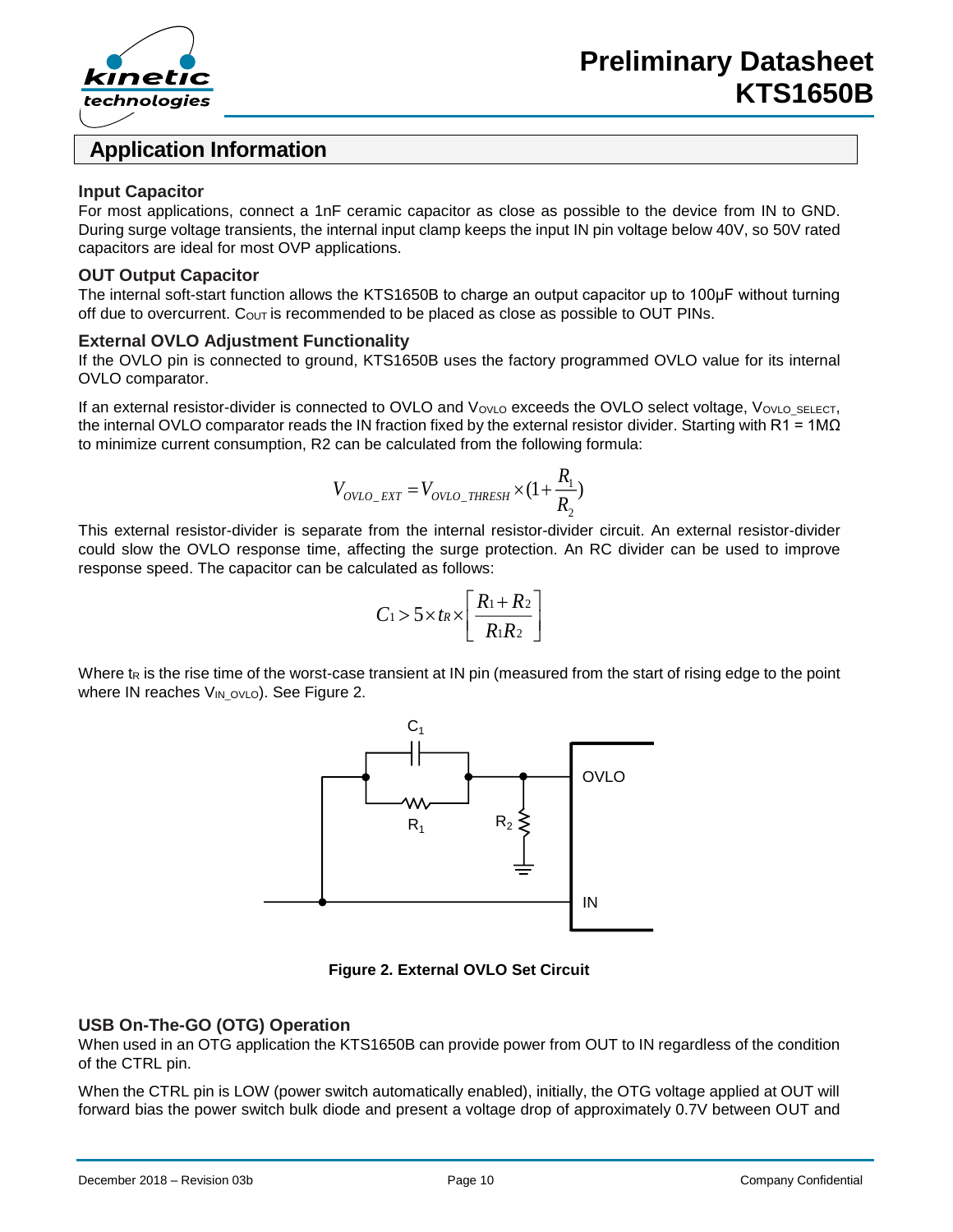

IN. The maximum current in this mode is limited by the thermal performance of the device and at an ambient temperature of 25°C

$$
I_{MAX} = \frac{1.28W}{0.7V} = 1.82A
$$

This is purely a transitionary condition as once the voltage at IN exceeds 2.1V and the debounce time of 15ms has elapsed, the main power switch will turn fully ON, significantly reducing the voltage drop from OUT to IN.

When the CTRL is HIGH (power switch is OFF), the OTG voltage applied at OUT will also forward bias the power switch bulk diode, but as the switch will not turn ON unless CTRL is pulled LOW, the high forward voltage drop of 0.7V and consequent high power dissipation will remain. For this reason, it is highly recommended to pull CTRL LOW in all OTG applications.